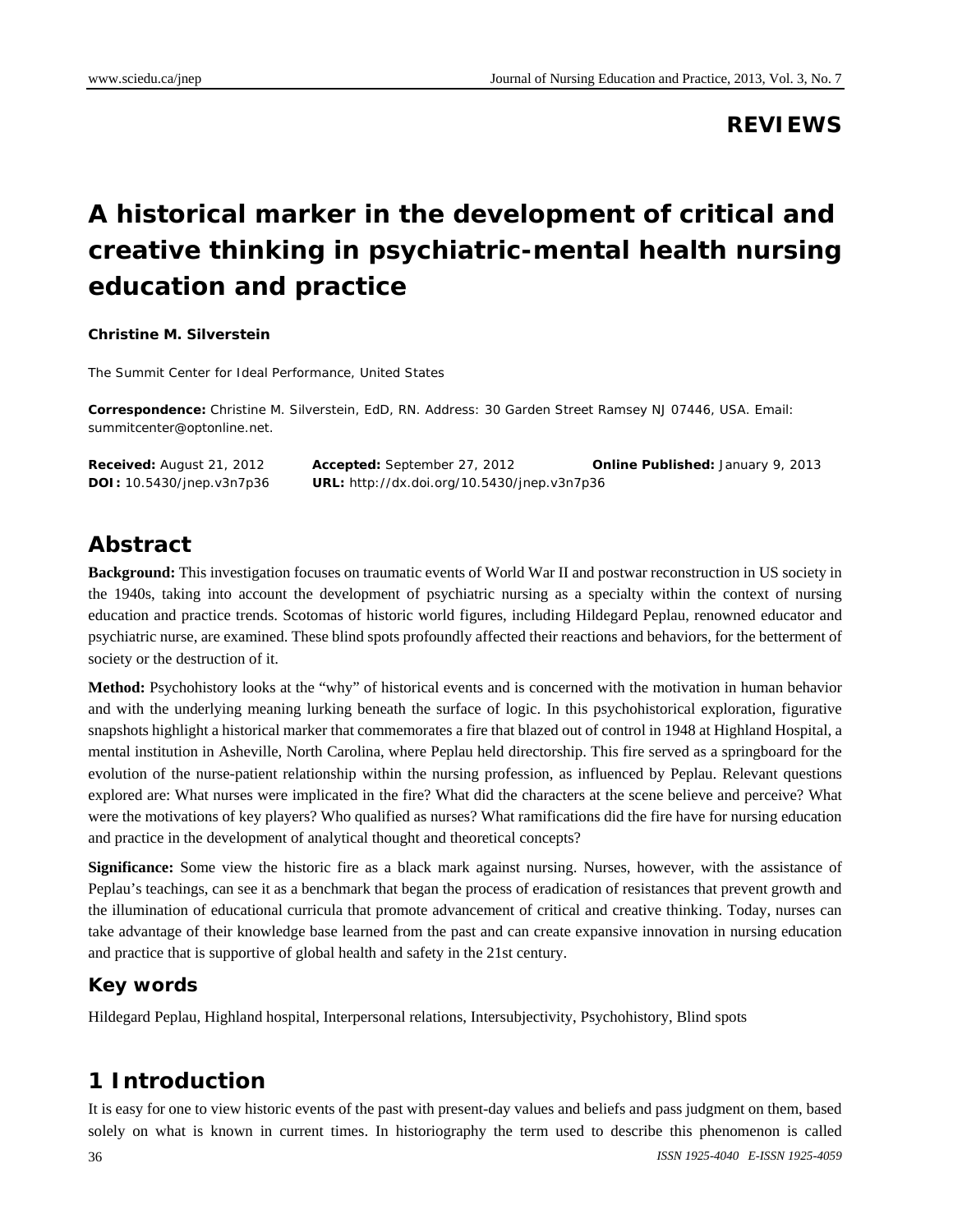"present-mindedness," and historians are cautioned to avoid this pitfall. Even those most inquisitive and thoughtful can have challenges understanding the motivations of a historic figure, such as Hitler, without knowing the circumstances in which he rose to power. They can ask: What was Hitler thinking and feeling when he knew the fall of Germany was imminent? What were the beliefs of the Nazi doctors about Jews when they turned their work of healing into killing?

The fact is that we may never discover what Hitler and the doctors actually thought or felt from their own perspectives. This is true because researchers have to depend on remnants of available records of conversations and documentation of impressions of eyewitnesses of the time. In addition, investigators must rely on Hitler's and the doctors' ability and willingness to explore what they said and what they felt at that moment. Like most of us, these historic figures and their cohorts had blind spots and saw only what they chose to view. This leaves much room for speculation, as we fit the pieces of the puzzle together to discern the truth.

The same is true of an event that occurred in Asheville, North Carolina, when a fire broke out on March 10, 1948 at Highland Hospital. We can look at the circumstances of the fire with today's wisdom and question why it ever occurred. Eyewitness accounts can inform us, but, unless we consider the timeframe in which the incident took place and what the characters at the scene saw and said, we cannot fully comprehend what happened and what significance the incident had, if any.

### **1.1 Import of investigation and speculation**

Today, the fire at Highland Hospital continues to be investigated by members of the Asheville Paranormal Society. They are drawing conclusions about what occurred, holding reenactments and séances at the site of the incident. The group of inquisitors is pointing a finger at the nursing profession and calling attention to it, while nurses, with few exceptions, are seemingly turning a deaf ear and a blind eye away from it. The curious ask: What happened on the night of the fire? Who were the nurses involved, and what roles did they play? Why did the fire rage out of control? Who was responsible?

What is the import of these investigations and reenactments to nursing education and practice? Unless the nursing profession takes notice of it and begins to derive meaning from it, there is no significance for nurses. To better comprehend what occurred the night of the fire, it is important to not only reenact what took place at the scene but to reexamine the circumstances of what was taking place globally during World War II and what was occurring in mental institutions and nursing education in the US during the 1940s.

#### **1.2 Conditions that hampered progress**

What were the conditions in the 1940s that hampered progress of improved care for those residing in mental hospitals in the US? Where was nursing education situated in the psychological transition from war to postwar America? While battles were ablaze on other continents, many doctors and nurses were called to arms, leaving both general and psychiatric hospitals with limited staff. It was worse for large public mental institutions because of overcrowded conditions. Qualified staff was hard to find. A large percentage of nurses worked in private duty. Nursing education was largely under the control of hospitals and physicians in apprenticeship diploma schools. Student nurses were used as staff and as a way to hold down costs. Hospital service was a higher priority than student education.

Wartime economics focused on military needs, and the infrastructure of psychiatric facilities fell into disrepair. In addition, psychiatry, psychology, and psychiatric nursing were in the rudimentary stages of development during World War II. Experimental psychiatry, which nurses participated in, was at the forefront of scientific investigation, to assuage the trauma to troops who suffered from combat fatigue. Healthcare professionals, including nurses, had little or no training for the battlefield. There were no psychotropic drugs to use, no reliable and effective clinical treatments, and no diagnostic manual. Doctors were so desperate to find a cure for mental illness that they were willing to blind patients with the surgical procedure of lobotomy, which was welcomed as a scientific breakthrough. Moniz, the creative mastermind of the surgery, was awarded a Nobel Prize in medicine and physiology in 1949<sup>[1]</sup>.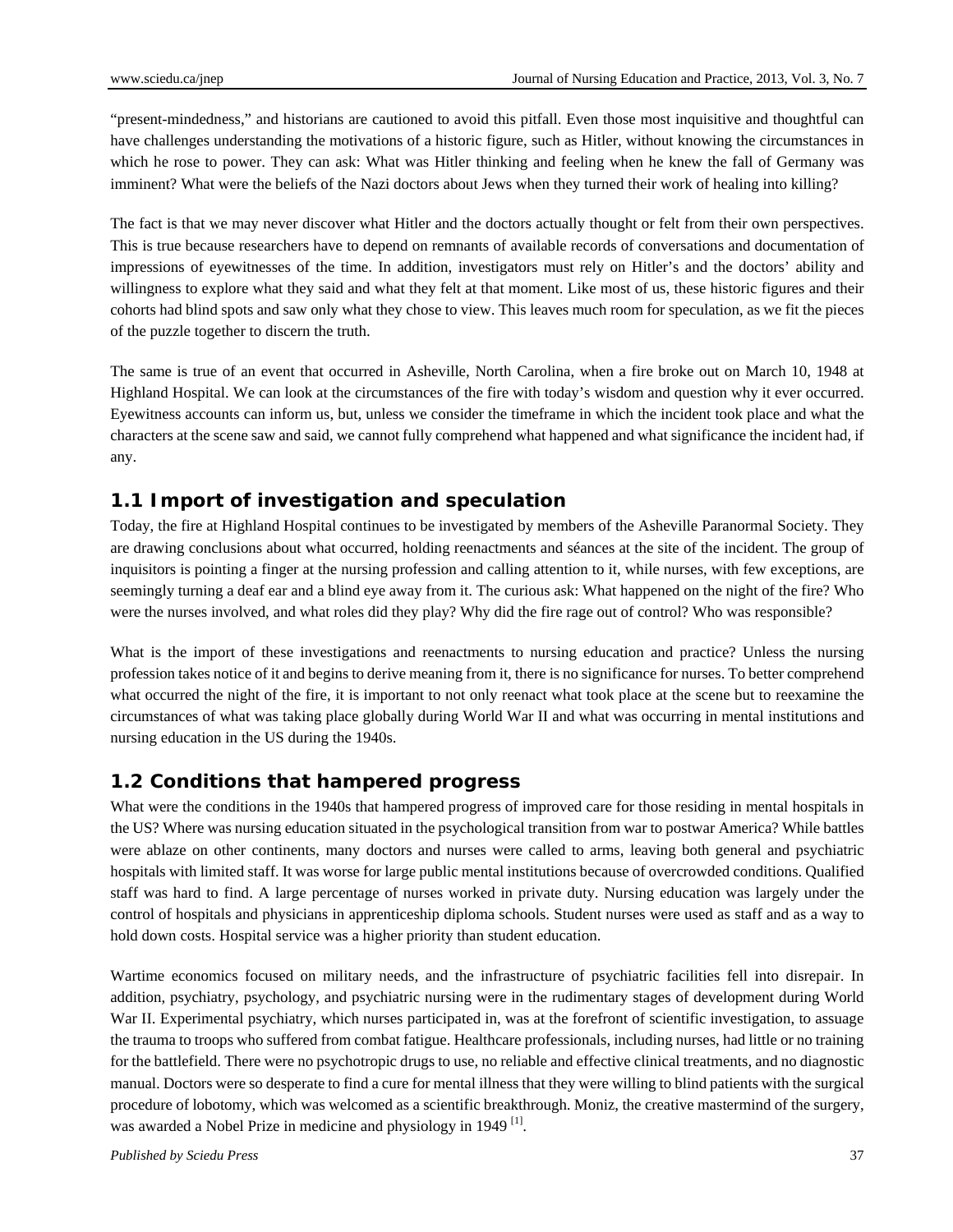### **1.3 Opportunities that facilitated progress**

What were the opportunities in the 1940s that opened the door to improved care for the health and safety of those residing in mental institutions? In 1943 the Bolton Act provided nurses with funds to obtain advanced education in universities and colleges, to prepare nurses for teaching and nursing services, including psychiatric nursing  $^{[2]}$ . By 1946, with the passage of the National Mental Health Act and the Hill-Burton Act, there was popular support by the public of promotion of mental health and improvement of facilities for the mentally disordered  $^{[3]}$ . In 1948, a major movie, Snake Pit, based on the novel by Mary Jane Ward, and Deutsch's book, The Shame of the States (1948), exposed the poor conditions in mental institutions that could no longer be ignored  $[4, 5]$ .

Nurses returned from the war, empowered with heightened confidence and fierce independence. Many of them took advantage of the GI Bill and attended universities, where they earned baccalaureate and graduate degrees. One such psychiatric nurse was Peplau, who graduated from Teachers College, Columbia University, with new vigor. She wanted to make a difference in nursing education and practice. The influence of her work on how to deal with anxiety became evident in nursing in the 1940s and remains prominent today <sup>[6]</sup>. It is important to note that the springboard for Peplau's postwar initiative was, ironically, the fire at Highland Hospital.

## **2 Value of investigation**

Although Peplau, alone, could not prevent or contain the fire at Highland Hospital from raging out of control, even with her expertise and intuition, she set the stage for positive changes for nursing education and practice. Through her psychoanalytical exploration of thoughts and feelings she had at the scene of the fire and the subsequent interview she gave in 1985, her unique psychological perspective of what occurred at the incident gives clues as to how her mind worked under pressure. The insight gained from this research data can be applied to the workings of the minds of current terrorists and world figures, such as Osama bin Laden and Saddam Hussein. In addition, it can serve as a gift of pure gold or fool's gold, depending on how it is valued. The memory of the fire can remain a black mark against nursing, if it turns a blind eye. However, in support of psychodynamic concepts, it is this investigator's intention to transform the incident into a "bench mark" for nursing education and practice. By looking back to this historic event and the local accounts of the fire, the blind spots can be cleared from view, leaving room for more growth and progress.

### **3 Local accounts of the fire**

In Asheville, NC, there is a historical marker that honors the 1948 death by fire of Zelda Fitzgerald, dancer, writer, artist, and socialite wife of author F. Scott Fitzgerald. Woody Allen's 2011 movie, Midnight in Paris [7], alluded to some of Zelda's and F. Scott's creative and emotional challenges, which led Zelda to attempt suicide. Zelda, diagnosed with schizophrenia, committed herself into Highland Hospital. While residing there, she began writing a novel related to her life experience, which she never completed. Located in an idyllic setting, Highland Hospital, a private mental institution, catered to celebrities and to the elite. It was known for its curative treatments and festive ballroom dances.

The local newspaper accounts in 1948 spoke about how, around midnight, 1,000 onlookers, some clothed in pajamas, were awakened from sleep and were blinded by the blaze. The reporters related how firefighters stood helplessly outside the burning 4-story building that housed female patients at Highland [8]. Eyewitnesses heard the screams of victims and were shocked and traumatized by them. They believed there was nothing they could do because of the fire alarm delay. The building rapidly became a furnace, and it was too late to save it and the residents inside.

The fire chief cited two fires in the previous year—one started by combusted oil rags and another in a mattress. There were bars on the windows of the rooms, making exit impossible, which prevented access for firefighters. In the local chronicles, no one mentioned arson or any absence of fire code adherence. The onlookers, including nurses and officials, did not take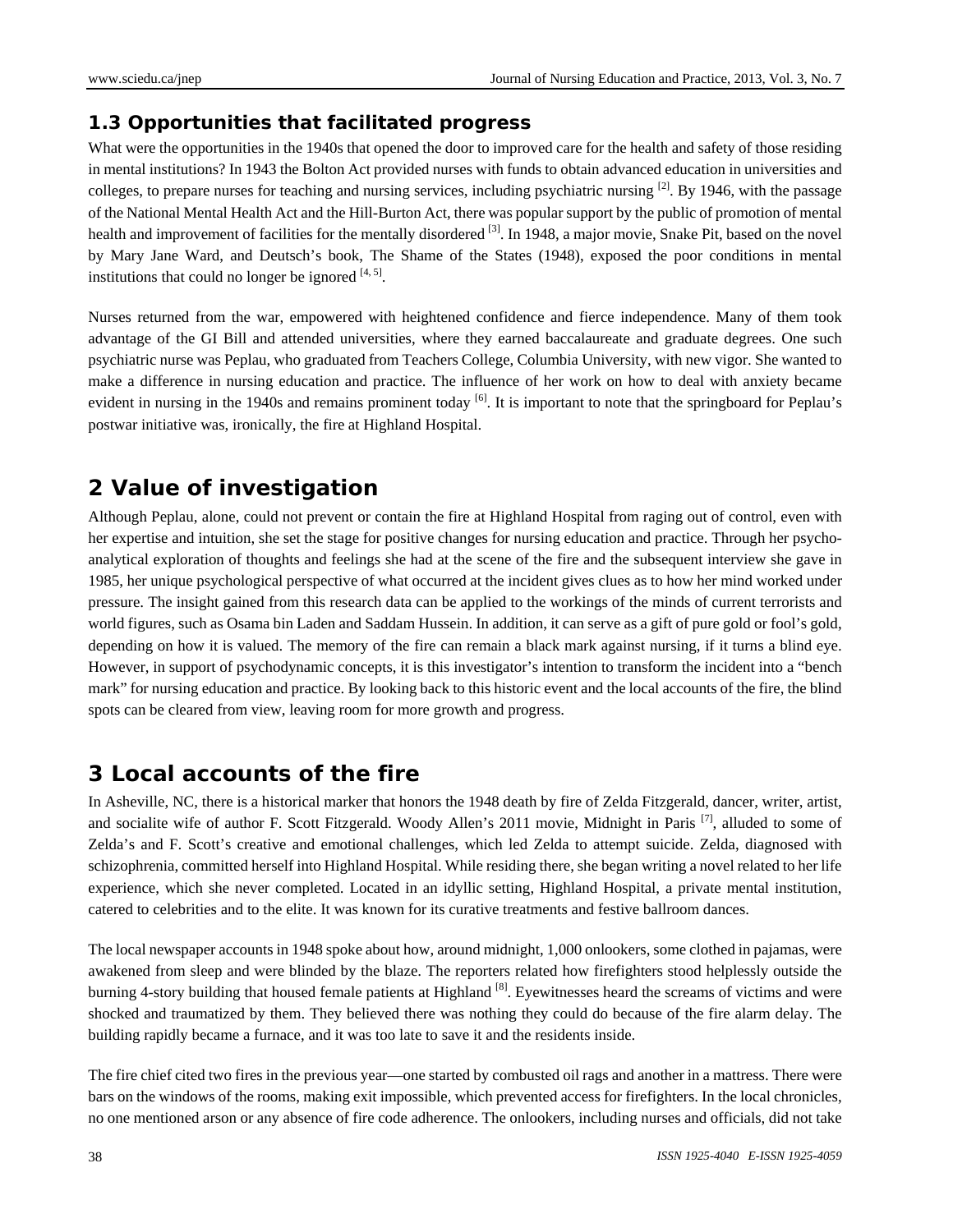responsibility for the onset of the "spontaneous" blaze and were unaware of their complicit participation in it. No comment was made on how it could have been prevented.

Nine patients died in the fire. The medical director of Highland claimed \$300,000 in damages <sup>[9]</sup>. Two nurses related how they evacuated patients before the wood frame was rapidly devoured by flames. They risked their lives to save others. The firefighters were praised for their efforts, despite the area having problems with water distribution. They believed the immediate transmission of the alarm would have saved lives  $[10]$ .

### **3.1 Historical significance and inquiry**

Primitive man attributed supernatural causes to events not clearly understood  $[11]$ . They believed that illness was the result of malevolent spirits. The mentally disordered person, in particular, was thought to be possessed by demons. Today, the fire at Highland Hospital has historical significance for "Ghost Hunters of Asheville," a tour company that conducts the "Haunted Montford Stroll," where the fire occurred <sup>[12]</sup>. The company officials claim that their account of the fire, in part, is based on data from the archives at Duke University and on a biography by Callaway of Peplau<sup>[13]</sup>.

Inquiries about what happened on the night of the fire are still being made by the curious. So what mysterious ghosts must be exhumed in this excavation to expose the truth and to reveal the blind spots created by the blaze in 1948? How is Hildegard Peplau (1909-1999), psychiatric nurse of the 20th century, involved, and what relevance does this exhumation have for nursing education and practice in the 21st century?

### **3.2 Peplau implicated in fire**

Peplau is implicated in the fire because, at the time of the incident, she was a new appointee of directorship of the "postgraduate" program for nurses, which she developed. Six nurse-students, who were graduates of general hospitalsponsored diploma schools, wanted to specialize in psychiatric nursing. They were already recruited for coursework when Peplau arrived.

A major challenge for Peplau was long-term conflictive ideology about how nurses should be educated and about the need for the existence of emancipatory educational programs for nurses, free from the paternalistic control of hospitals and physicians  $[14, 15]$ . It was Peplau's opinion against those of the old guard, which will be the subject of discussion later in this paper so that the following answers to these inquiries can be better understood.

The key questions to consider in this investigation are: What are the blind spots for nurses that prevented them from seeing what they did not want to view? What purposes did the blind spots serve? What were the underlying causes of the fire that related to nursing education and practice: Lack of adequate educational guidelines for nurses? Lack of critical thinking skills on the part of nurses? Lack of strict standards of practice as to who qualified as a nurse? Or a combination of all of the above?

### **3.3 Underlying causes of fire relating to nursing**

There were certain facts that stand out regarding low standards for qualified staff, lack of professional training, and lack of government regulation in mental hospitals. As far back as the 19th century, it was a common practice to entrust the care of the insane to former patients at the overcrowded Blackwell's Island Asylum: "Most of the work is done by the patients themselves, and even some of the nurses are selected from the most reliable and tractable of the inmates" [16].

Staff members at Blackwell's Island frequently resorted to brutality and abuse as evident in this report: "…the nurses and attendants are careless, inattentive, and often brutal; threaten the patients with crib and camisole, or worse than either, if they venture to complain, and contribute rather to induce, than to prevent, nervous outbreaks." In 1908 Beers wrote The Mind that Found Itself, describing the atrocities he experienced in a mental institution as a patient. His work provided the major impetus for the development of the Mental Hygiene Movement [17].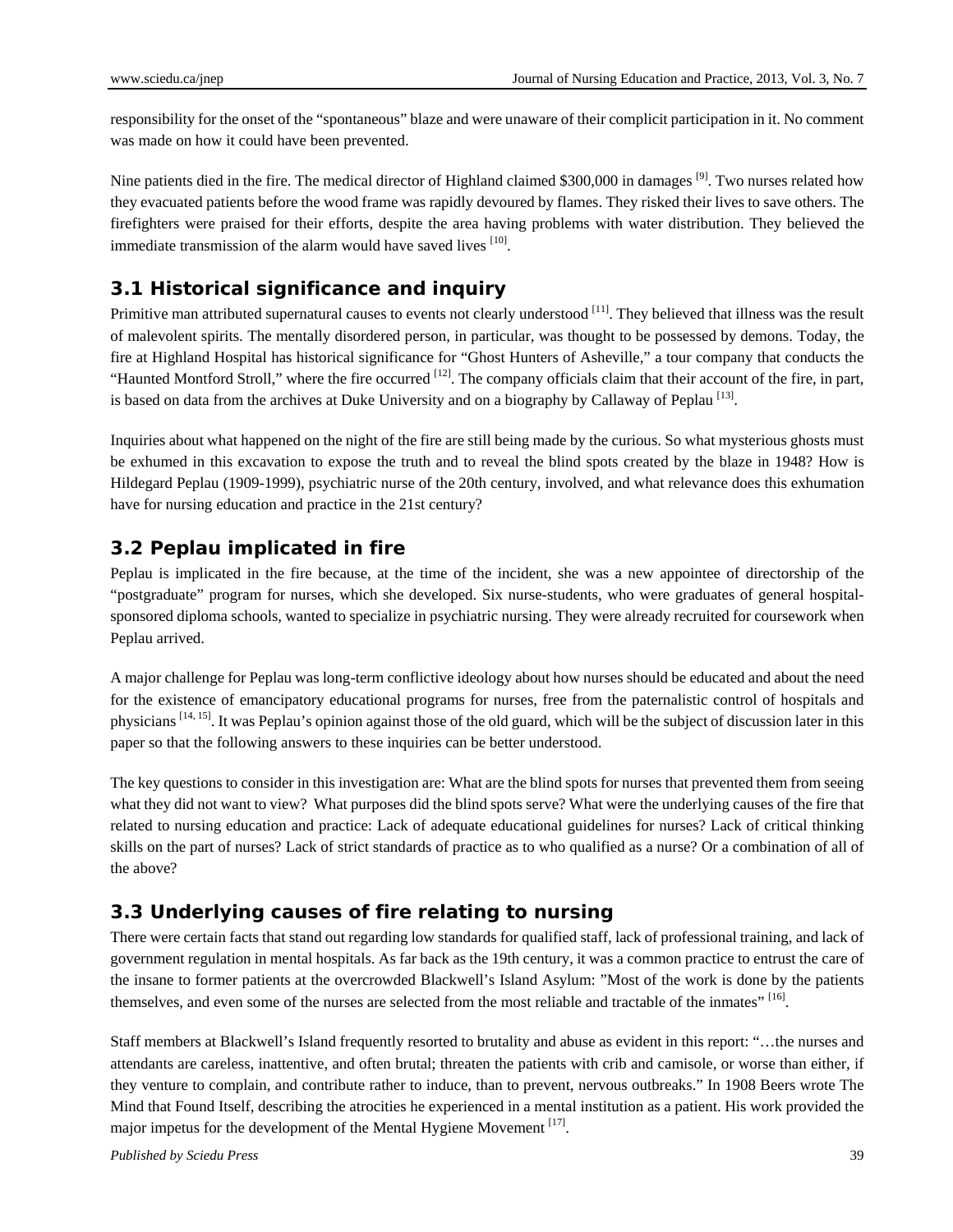Years later, conscientious objectors became alarmed and outspoken about the poor conditions they observed in mental institutions during the war. In 1949 there appeared in The Baltimore Sun a series of articles, exposing the horrifying conditions of overcrowding and understaffing in four public mental hospitals in Maryland [18]. Norton, a journalist, wrote that the hospitals were breeding mental illnesses faster than they were curing patients who lived like animals, wallowing in their own filth. There were reportedly only 12 registered nurses for 9,000 patients in the entire mental health hospital system in Maryland.

In 1948 it was well-known at Highland Hospital that "nurses" were taken from the ranks of "cured" patients. Such staff members were often attractive females who attempted to escape from unhappy romances or marriages. Peplau referred to this ex-inmate population of patients as "interchangeables." As a nurse educator and experienced psychiatric nurse at the time of the fire, Peplau made this comment regarding the conditions at the hospital, referring to the "bad" inmates who lived in the miasma of the rank underground bunkers, while the "good" patients danced in the ballroom above. She also spoke about how she attempted to service the secluded patients by saying:

"At Highland Hospital, there were some rooms in the basement that had mattresses on the floor; food was served through the grate. A few bad patients were kept in seclusion for years and years. These patients were kept like animals. I spearheaded changing this...I planned an outdoor picnic for ALL patients" [19].

### **3.4 Conflictive ideology for nursing education and practice**

What was the conflictive ideology that prevented nursing education from moving from the dark ages of the seclusion bunker into the light? In 1948 university degrees for nurses and higher education beyond apprenticeship training in hospitals were rare commodities. Peplau was a strong proponent of advanced nursing education. She learned how to think creatively at Bennington College where she received a B. A. in psychology and studied with Harry Stack Sullivan, Erich Fromm, and Frieda Fromm Reichman. Peplau used the creative and critical thinking skills she learned in psychology and applied them to her experience as a nurse on the front lines during World War 11 in England <sup>[20]</sup>. She was the first to develop innovative and unique talk therapy for combat fatigue (Posttraumatic Stress Disorder). At the time Peplau graduated with a master's degree in psychiatric nursing in 1947, there were only four nurses in the US that held such credentials. Peplau was one of two nurses in the US who earned a Certificate in Applied Psychiatry for Teachers from the William Alanson White Institute in New York, where she underwent psychoanalysis.

After earning a graduate degree, Peplau was considered overqualified for nursing positions by job interviewers. She could not land a job. As a result of this, she began to omit the fact that she held such credentials when applying for positions, which was initially the case at Highland Hospital. Taking her work seriously, she set out to reach the educational goals for herself and her students.

## **4 Peplau's foresight**

It was fortuitous for nursing education and practice that Peplau was a consummate psychohistorian and a nurse scholar<sup>[21]</sup>. She tediously recorded her feelings and thoughts in her personal life and expressed her creative ideas in her prolific writings and worldwide professional presentations during her career. Peplau meticulously looked at the underlying motivations of others to understand their behavioral patterns, which she applied to her work. In this way, she aided nurse professionals by clearing away psychological blind spots that prevented progress and by adding innovation for education and practice.

Peplau's extensive collections are archived at Harvard University in the Schlesinger Library on the History of Women in America and are open to the public. Upon returning to the home front after the war, Peplau set out to share the knowledge she had gained. She began writing a book on interpersonal relations in nursing  $[22]$ , which remains in print today and is now considered the first nursing theory. It was based on what she learned during the war.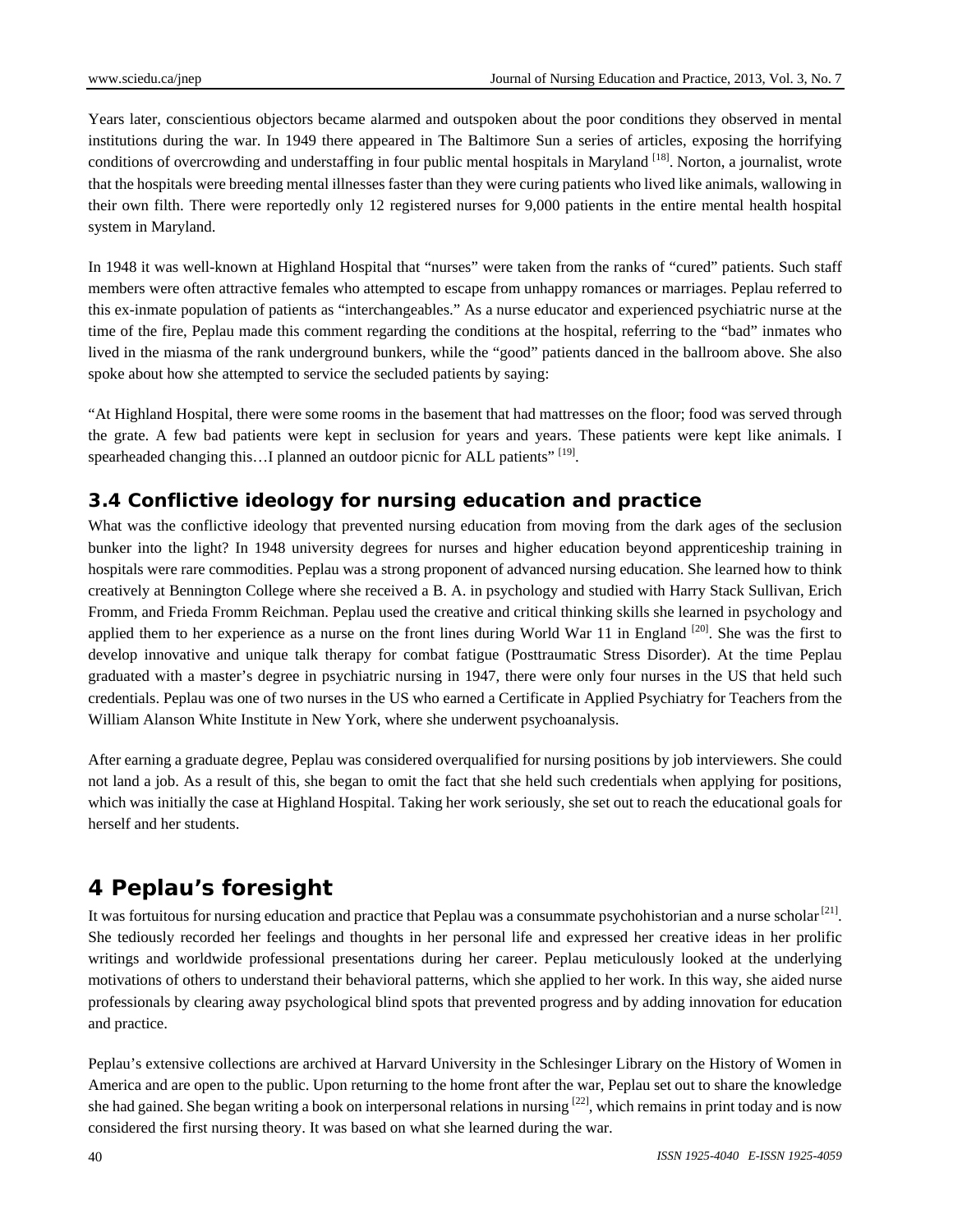#### **Peplau's perspective on the fire**

Peplau gave an interview to Smoyak <sup>[23]</sup> as she reflected back on the incident of the fire. She used this interview as a cathartic and as a learning tool for nursing. In doing so, she revealed the feelings and thoughts she held before, during, and after the fire. By critically viewing the complexity of the event in this investigation, some ignored and neglected realities will be revealed. Peplau's inner "truth" and the significance to nursing education and practice are seen as her story unfolds.

Prior to the onset of the fire, Peplau argued with the nursing director at a meeting. The hospital administrators wanted to use students as fill-ins for staff. The night supervisor, who was an interchangeable, insisted on placing all six new nurse recruits on night duty. With great reservation, only one semi-qualified nurse-student was assigned to nights by Peplau, much to the chagrin of the supervisor. This ward, where the student worked that night, was the one where the fire was set.

The morning before the fire Peplau passed by the supervisor in the corridor and intuitively knew a storm was brewing. In her opinion, the supervisor appeared unkempt and clearly psychotic in an eerie sort of way. Peplau felt great anxiety and confusion, but did not know why. She was in a fog and could not think straight. Being unable to focus on her office work, she went home to sleep off this strange bug that had befallen her.

During the night, she heard the fire alarm sound from the hospital nearby. Sitting up in bed, she exclaimed, 'The hospital's on fire!' and fell back to sleep (p.32). When a relative asked in the morning if she knew about the fire, Peplau replied, 'Yes, I knew that,' but when asked how she knew that the hospital burned, she queried, 'Did it?' Shifting back and forth into what Peplau later described as a dissociative fugue state, she further inquired, 'Was it on the radio?'

Upon arrival for work at the hospital, she saw Red Cross vans but made no connection with the previous day. Then, reality stroke home when she realized that nine patients died. Peplau described how there was a "flip-over" for patients who came out alive. They instantly became sane when their physical survival was more urgent.

Peplau worried about the hazards of fire. The students' assignment was in a multi-level building—making it hard to move disoriented patients quickly on the highly polished floors. During orientation, she instructed the students on fire safety and on what to do during a fire emergency.

The student was bright and perceptive, although inexperienced. As instructed by Peplau, she took detailed notes during her first night shift. Although there were simple instructions above the phone in case of fire, the supervisor directed the student to disregard them and to wait for rounds until 1:00. The student smelled smoke and tracked it down to the dumbwaiter. She called the supervisor, but the phone was busy. The supervisor had drugged patients and locked them in their rooms. The student had heightening suspicions, but, by the time she notified officials, it was too late.

Truth serum was administered to the supervisor, and she was found "guilty" of arson by the fire investigators, who, without apparent fanfare, committed her to another mental hospital as a patient. After the fire, Peplau spent lengthy hours with the student, discussing her observations and alternative ways to respond in the future.

After the fact, Peplau consciously understood the source of her anxiety, but she was unconsciously rendered mute and was overcome by guilt. It was 'abhorrent' (p. 33) to her that a nurse would commit such an act. She considered the malevolence unthinkable. For 37 years she repressed the incident until it could no longer be contained or denied within herself.

### **5 Historic blind spots: An obstacle to growth**

As a historic figure, Peplau, of German decent, was not alone with her repressions and denials. A noted psychohistorian, Beisel, author of the book, The Suicidal Embrace  $[24]$ , wrote on the topics of blind spots and traumatic reenactments  $[25]$ . He stated that many historic events are filled with such denials and blind spots that serve several psychological functions.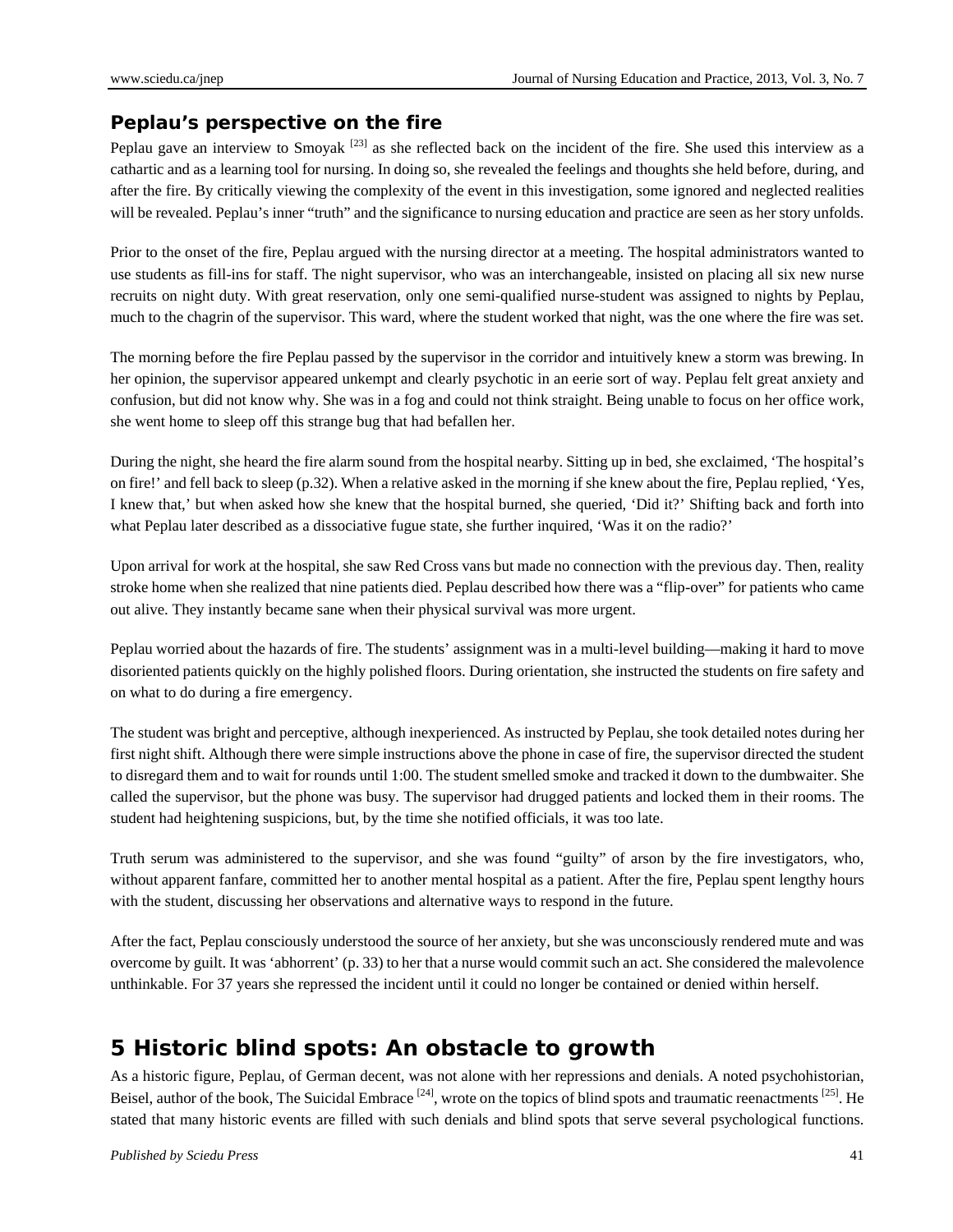They help group members to idealize their group so they can feel good about themselves, by allowing normal ethnocentric impulses to flourish. Mentioned by Beisel are the attacks at Pearl Harbor in 1941 and the World Trade Center in 2001. In such cases, the US is always portrayed by Hollywood as a blameless victim. The sudden attacks that are upsetting are always unforeseen, even though there are clues that occurred beforehand that could have prevented the incidences, like those at Highland Hospital.

Beisel discussed Hitler's, Stalin's, and Roosevelt's emotional challenges when faced with military reports they did not want to view. Much of the intelligence was "sanitized" for them by others, orchestrating self-deceptions and denials. Both Stalin and FDR fell into depression after their military defeats. However, unlike Peplau's experience, little is known about their private unconscious motivations, feelings, or thoughts. They did not have the knowledge or the desire to analyze what took place and figure out solutions that would promote personal and professional growth.

#### **5.1 Madness inside the bunker**

In Inside Hitler's Bunker<sup>[26]</sup>, Fest sucked readers into the rank miasma that permeated the subterranean Chancellery on the last days of the Third Reich, when Berlin, bombarded and broken, appeared as a ghostly world engulfed in flames. There was a vast distance from the festive ballroom dances of the past, orchestrated by Hitler, and the destruction of Germany. Thousands of citizens and troops died in the rubble, many by suicide. Eyewitnesses claimed that Hitler visibly shook and appeared feeble and unkempt. He could barely stand at times, as he walked down the eerie corridors of the bunker in a fog of despondency. Prior supporters began to see him as a madman.

There was hopeless confusion in the testimony of witnesses that can no longer be cleared up, which leaves much to speculation. Hitler ordered his records and body to be burned before he committed suicide, so that the events could not be traced back to him. If the walls of the bunker or those of the retreats of Stalin and FDR could talk, what could be learned about these world leaders and what made them tick?

### **5.2 The sanity of insanity**

In his account, Fest spoke about what happened in Hitler's bunker when, Burgdorf, chief military adjutant, experienced the phenomenon Peplau described at Highland Hospital. He "flipped over" and became "sane" after realizing that his idealism for the cause was erroneous, while millions of innocent people were sacrificed under the Party's deception. His guilt led to suicide. But Bormann, Hitler's secretary, coolly responded to Burgdorf's boisterous argument, claiming he was guilt-free.

### **5.3 Splitting Phenomenon**

Hitler consciously knew that the war was lost but did not emotionally grasp it until he realized that the Steiner front, strategized to save Germany, never existed. For so long, he allowed himself to "think the unthinkable." But when the storm broke, he faced the truth in raging tears and blamed others, as well as himself for his lack of toughness and decisiveness except for the extermination of the Jews. Hitler believed he was overly benevolent.

Psychohistorians use the term "splitting" in discourse relating to Hitler and the Nazi doctors. Peplau explained how patients in psychiatric facilities, in an effort to maintain their pathology, are divided in their feelings, thoughts, and actions, and in the views they hold of themselves <sup>[27]</sup>. This "sickness" is understandable, Peplau posited, because it evolves over the course of time and provides relief from humiliation, pain, and anxiety. At one time these automatic, unconscious behaviors work to afford relief. However, when persistently used without conscious choice, they become problematic. Holding on to illness, because the person lacks the interpersonal or intellectual abilities to behave otherwise, precludes full use and further development of the capacity for warmth in human relationships and for productive work in society, which was the case in Nazi Germany.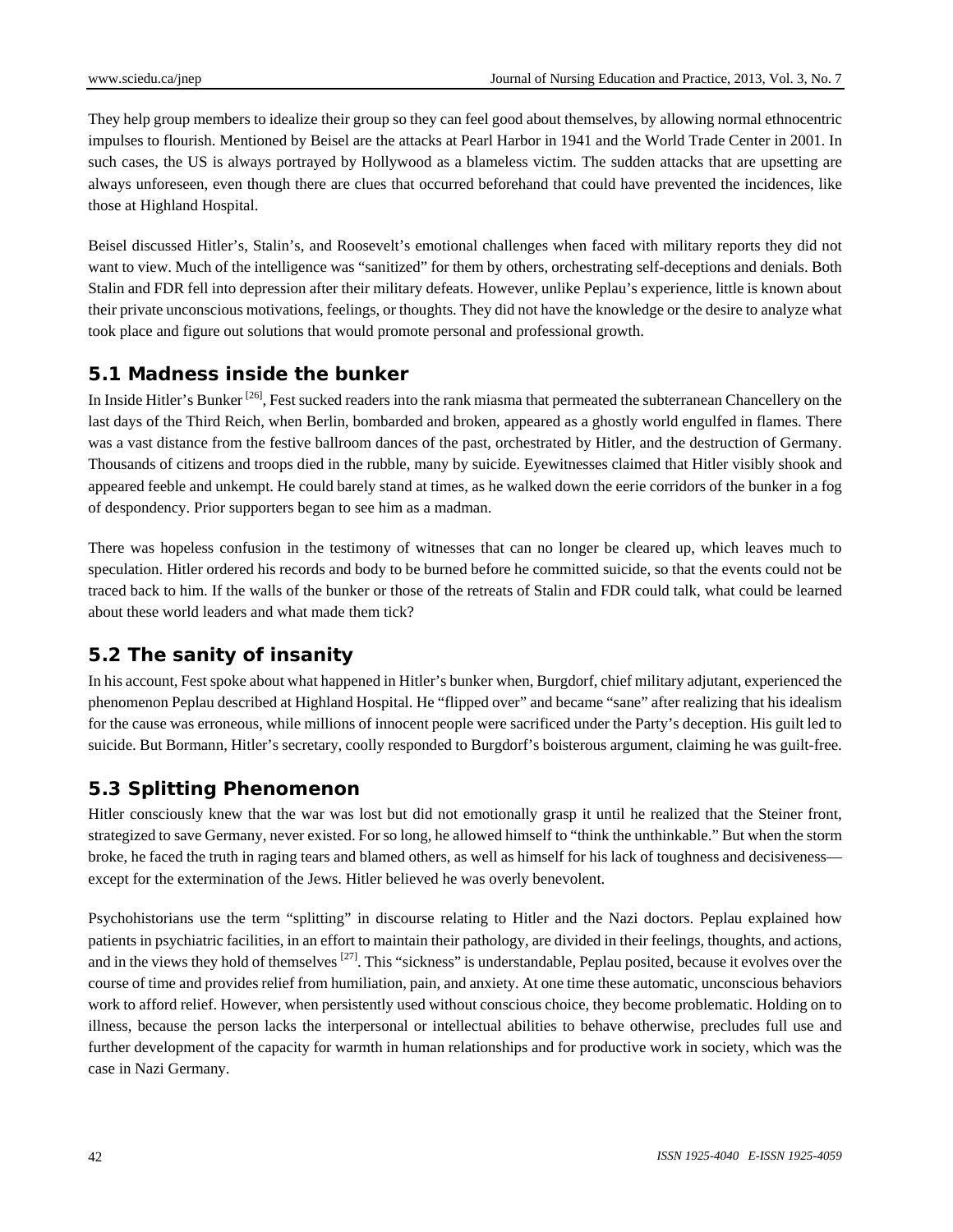### **6 Implications for nursing education and practice**

For Hitler and other historic figures discussed here, little or no learning took place in the aftermath of emotional upheaval, death, and devastation. Peplau, on the other hand, grew by leaps and bounds while reaching out to what she called the "growing fringe" of nursing. She used the psychodynamic principles that she presented to nurses in her work, which teaches how to harness the energy of tension and anxiety into something useful. Although it was challenging for Peplau to overcome guilt and depression in the aftermath of the fire at Highland, she learned the concept of empathetic transmission of anxiety from it and applied it to her work throughout her career.

### **6.1 Peplau's contribution to nursing education**

After leaving Highland Hospital, Peplau taught a course in the program for advanced psychiatric nursing on interpersonal relations at Columbia University, which was popular with students. Up to this point, nurses offered primarily custodial care to patients, delegating analytical expertise to physicians. Peplau was influenced by Sullivanian theory in which people are affected by the relationship they hold with others. Using the Socratic teaching method in her courses, she set out to enlighten students, aiding them into becoming more productive in their work <sup>[28]</sup>. An important aspect of her curriculum was to teach students how to become participant observers and to record their findings for research purposes [29]. She reviewed their notes extensively and engaged them in open dialogue.

Viewing creative changes in nursing education as a process, Peplau taught critical thinking skills to help students "think out of the box." She recognized that, in the 20th century, a shift towards classroom procedure encouraged reciprocityoriented participation in activities, in which sharing of knowledge took precedence over mere imparting of knowledge. In this way, students could have a personal stake in the outcome of interactions with patients. This ownership involved further continuing refinement of students' capacities for being human [30].

In an article on experiential teaching, Peplau described the two basic functions of nurse instructors as critical auditor and as facilitator. In these roles educators were instructed to listen intelligently to students' descriptions of experience and use their own abilities and skills to encourage learning [31]. Peplau argued that nurses can only communicate and interact with what they know, by way of thoughts, feelings, and immediate actions  $^{[32]}$ . Nurses were instructed on how to deal with their anxieties and how to abate those experienced by patients [33].

### **6.2 University graduate program at Rutgers**

In 1954 she commenced her work at Rutgers University. At the time, nurses were not considered "specialists" of any kind. After receiving a National Institute of Health grant, she developed the first accredited master's program for psychiatric nursing, in which she set the curriculum for clinical nurse specialists, a precursor for nurse practitioner education  $[34]$ . In doing so, Peplau created emancipatory projects that placed a focus on resources indigenous to the community of nurses rather than on institutional resources that were beyond the control of the community, which fostered dependence [35]. Emancipatory educators, such as Peplau, plan a strategy together with the people whose interests they serve and outline practical consequences of their mutual learning. In a hard-won battle, in 1967 the New Jersey State Community Mental Health Advisory Council Board approved a resolution that permitted clinical nurse specialists to work in community health centers as professional therapists for the first time. This historic event marked a turning point for nursing education and practice.

### **6.3 International contributions**

In 1948 Peplau held her first expert advisory position at the World Health Organization. The production of the film on The Nurse-Patient Relationship (1958), based on Peplau's work at Greystone Park State Hospital, was used as a teaching tool for physicians and nurses around the world. It was nominated for an academy award in the documentary category. In 1965 she accepted the Surgeon General's appointment as the National Nurse Consultant to the Air Force, which extended her reach to new horizons in foreign lands. Peplau assisted in the development of a Training Program for Nursing Leaders at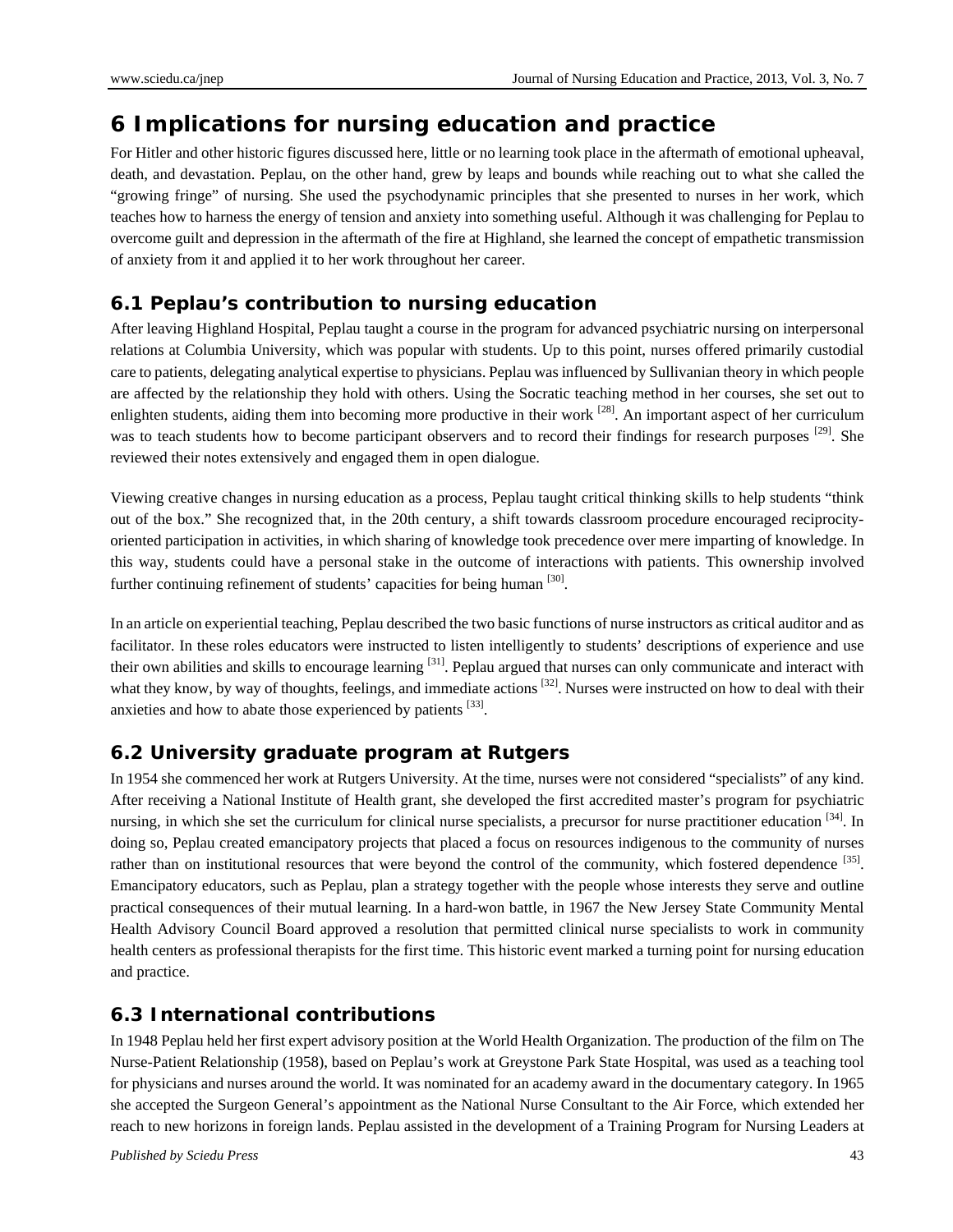the Catholic University of Leuven in Belgium in 1975-1976. Not only did she hold summer workshops around the US, teaching the principles of interpersonal relations, but she was elected to the board of the International Council for Nursing, where she traveled extensively and lectured globally.

# **7 Looking forward**

The impact of teaching critical and creative thinking skills to nurses for the purposes of improving the quality of nursing care has been discussed in this investigation through the unlikely perspective of a fire that raged in 1948 during the postwar era. Peplau, armed with a doctorate in curriculum development in 1953, created innovative methods for experiential teaching and learning that enabled her students in the classroom, laboratory, and practice setting to heighten their awareness of themselves, so they could relate therapeutically to patients.

Through self-reflection on Peplau's own part, she taught students and educators how to be participant observers, how to be empathetic, how to think on their feet, how to be accountable, and how to honor themselves. This was a phenomenal accomplishment at a time when nurses were discouraged from talking to patients. There is a rich history in nursing of engaging students in dialogue that promotes critical and creative thinking. Today's nurse educators can feel free to clear away any lingering blind spots that prevent progress and take advantage of the wealth of knowledge available to them from the past, as well as add new innovation in the future, based on what is already known.

### **8 Conclusion**

The ghost of Hitler, muted by suicide, still haunts us, along with the fire at Highland Hospital. Today, those affected by this strange bug—those who develop blind spots to defend against the unthinkable—find it both problematic and difficult to explain that which makes no logical sense. Not wanting to know is part of what makes us human, contended Beisel, but Peplau, a creative and critical thinker, disproves his point. For her, she saw through the scotomas in nursing that others did not want to view and created a new vision for herself, her students, and the patients she served. Deep within the rank and dark bunkers in mental institutions and at war, she set a historical marker in stone. So they did not die in vain, Peplau, in her therapeutic way, spoke the words that Zelda and other victims could not find or express. She was the voice that told their stories. The fire at Highland Hospital, although tragic, ignited the torch of knowledge that continues to burn into the 21st century for nursing education and practice.

### **References**

- [1] El-Hai J. The lobotomist. Hoboken, NJ: John Wiley & Sons, Inc., 2005.
- [2] Pittman J. The development of graduate programs in psychiatric nursing, 1932-1968, and the relationship to congressional legislation. EdD thesis, Columbia University, Department of Nursing Education, 1974.
- [3] Church O. That noble reform: The emergence of psychiatric nursing in the United States, 1882-1963. PhD thesis, University of Illinois, Department of Nursing Sciences, 1982.
- [4] Litvak A, Bassler R (Producers), Litvak A (Director). The Snake Pit: Twentieth Century Fox, 1948.
- [5] Deutsch A. The Shame of the States. New York: Harcourt Brace Javanovich, 1948.
- [6] Lee G, Boyde M. Challenges in educating a patient with severe anxiety and depression. Journal of Nursing Education and Practice 2012: 2(4): 160-166. http://dx.doi.org/10.5430/jnep.v2n4p160
- [7] Allen W. (Director, Writer). Midnight in Paris. Gravier Productions, 2011.
- [8] Florence Morning News. Asheville, NC Hospital Fire, Mar 1948. Available from: http://www3.gendisasters.com/north-carolina/9827/asheville-nc-hospital-fire-Mar-1948 (9 August 2012, date last accessed).
- [9] The Robinsonian. Nine perish in blaze: Wife of author Scott Fitzgerald is among dead. Available from: http://www3.gendisasters.com/north-carolina/9827/asheville-nc-hospital-fire-mar-1948 (9 August 2012, date last accessed).
- [10] Highland Hospital Fire. Available from: http://www.legeros.com/ralwake/photos/weblog/pivot/entry.php?id=2837 (9 August 2012, date last accessed).